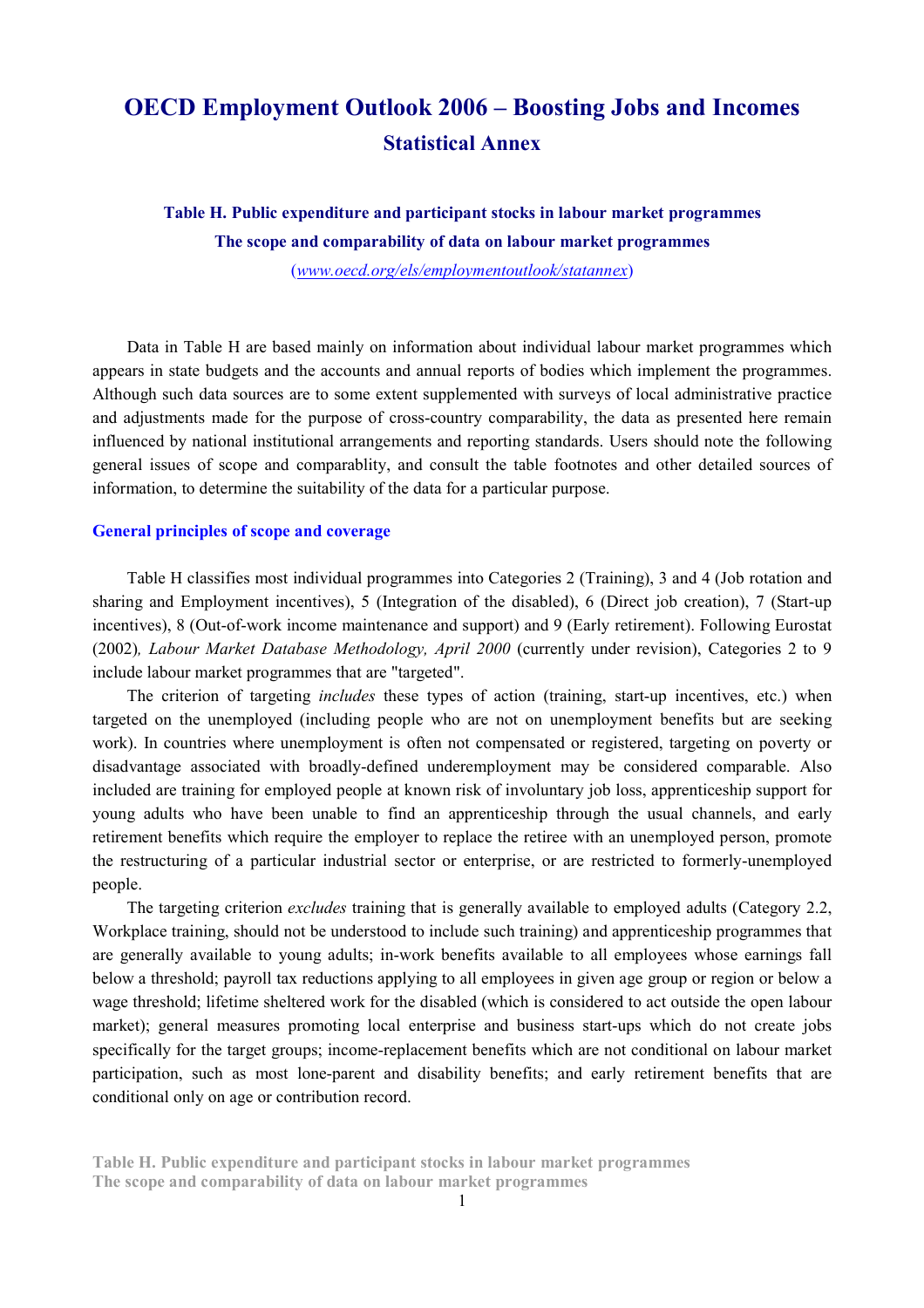Category 1 (Public Employment Service and administration) here includes placement and related services for employers and the employed as well as the unemployed, including any similar services delivered by private providers but with public financing, and the administration costs of implementing these services and the active and passive programmes in Categories 2 to 9, insofar as these costs are not included directly under those categories. This category includes spending on central management, regional and local offices, IT systems and national websites, buildings and maintenance and other overheads.

Spending reported in Category 1 does not include income support paid to participants in placement or related measures. In principle, spending reported in Categories 2 to 7 includes income support paid to programme participants (including those in Category 5, Integration of the disabled) and administration costs that arise within the individual programmes. Income support payments in Category 8 exclude payments that are already included in Categories 2 to 7. Spending in Categories 8 and 9 does not include any administration costs of the benefits.

## **Coverage and comparability issues arising for particular programme categories**

*Category 1 (PES and administration).* This category includes the budget of the main national Public Employment Service (PES) organisation and this organisation's spending, if any, on measures outside the general scope of the database such as workplace training, consultancy for small businesses or the administration of work permits may not always have been excluded. Subcategories 1.1 (Placement and related services) and 1.2 (Benefit administration) include only expenditure that has been separately identified: in some cases the budget of the main PES organisation is wholly allocated across these subcategories while in other cases part (e.g. non-staff costs) or most of the budget is not allocated in this way, so the comparability of data for these two subcategories is very limited. Benefit administration costs may be overestimated or underestimated in countries where unemployment benefits are jointly administered with other social security benefits. The administration costs of income support payments to participants in the other "active" spending categories are often included. The cost of collecting unemployment insurance contributions is often not included, because collection is integrated with the collection of other social security contributions and, in some cases, income tax.

*Category 2.4 (Special support for apprenticeship).* In several countries, relatively untargeted measures are included: the table notes some instances. Data should not be treated as comparable.

*Category 4 (Employment incentives).* In some countries over a half and in a few more about a third of spending in this category consists of income maintenance and support payments to formerly unemployed individuals who have taken up part-time or full-time employment. These resemble, in some cases closely, reduced-rate or partial unemployment benefits paid to people in part-time or intermittent work or with earnings below a certain threshold, which in most other cases are included in Category 8. Note also that high spending in this category arises in countries where broad employer hiring subsidies not directly targeted on unemployment are included: the table notes some instances. Data should be interpreted with caution.

*Category 5 (Integration of the disabled).* To the extent that disabled persons participate in regular programmes (such as those in Categories 2 and 4), spending on employment services for the disabled does not necessarily appear in this category. In Subcategory 5.2 (Sheltered employment), uneven implementation

**Table H. Public expenditure and participant stocks in labour market programmes The scope and comparability of data on labour market programmes**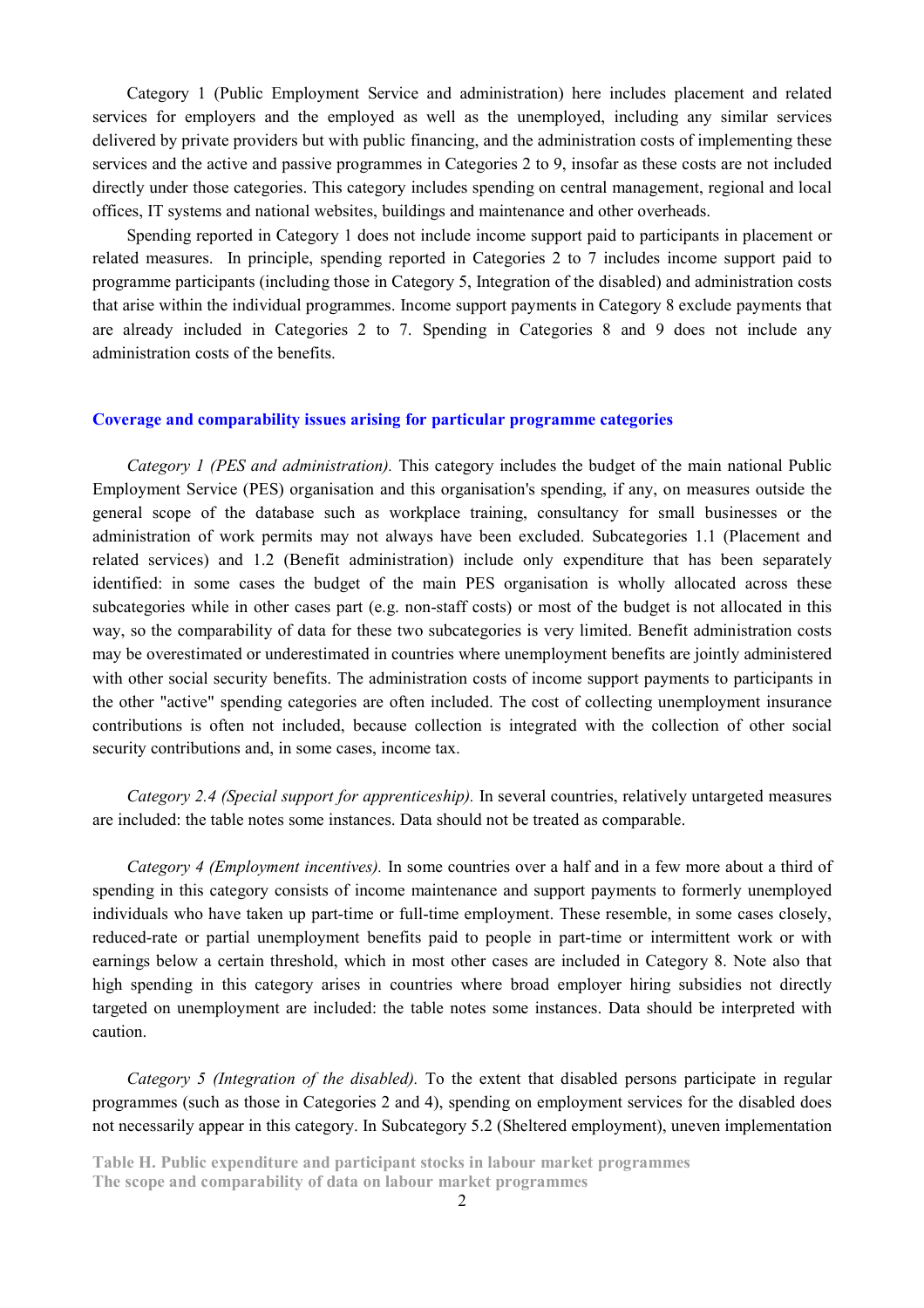of the principle that lifetime sheltered work is excluded affects the spending levels reported. In several of the countries reporting high spending in Subcategory 5.3 (Other rehabilitation and training), income support (rehabilitation benefit) is a large proportion of the total.

*Category 8 (Out of work income maintenance and support).* This includes unemployment insurance and unemployment assistance benefits, i.e. assistance benefits which are formally targeted on the unemployed. However the majority of countries also have a social assistance (or minimum income) benefit that is non-categorical, *i.e.* some recipients are required to be available for work while other recipients are exempted from this requirement on grounds of incapacity or caring responsibilities. Spending on these social assistance benefits is included in Denmark (which has a reporting system that identifies the unemployed recipients of social assistance) and the Netherlands (where all assistance benefit spending, including payments to inactive recipients, is included), but it is omitted in other countries with this type of benefit. For this and other reasons, the data permit only very approximate comparisons of benefit generosity or the benefit coverage of unemployment as defined in labour force surveys.

*Category 9 (Early retirement).* In most though not all countries where significant spending is reported, it relates to schemes which allow older workers on unemployment benefit to transfer to a similar benefit (albeit with a different name) where work availability requirements do not apply. However several other countries which allow workers above a certain age on unemployment benefit to continue receiving it with exemption from work availability requirements, and through to retirement, report the corresponding expenditure in Category 8.

## **Income support payments within "active" spending**

Users should note that a large proportion of "active" spending takes the form of income support payments to participants in active programmes. In number of EU countries which fully report these income support payments in the annual publication Eurostat*, Labour Market Policy Expenditure and Participants,*  55% to 75% of spending on programmes in Category 2 (Training, excluding apprenticeships) consists of "transfers to individuals", *i.e.* mainly income support paid to participants. Only 25% to 45% of the total is final consumption expenditure such as spending on training premises and instructors' salaries. Transfers to individuals may also be a major component of spending in Categories 3 to 6, depending on the nature of national programmes. With few exceptions, Start-up incentives (Category 7) take the form of continued payment of unemployment benefit during the start-up of a business. Note also that spending of the Eurostat type "transfers to employers", which is reported particularly in Category 4 (Employment incentives) and Category 6 (Job creation), is in large part further transferred to programme participants in the form of wages.

The payment of training allowances can facilitate participation by unemployed individuals who lack entitlement to unemployment benefits (e.g. unemployed workers with a limited employment record in insurance systems, and spouses of the employed in assistance systems). Where training allowances are paid by training institutions, their cost is naturally reported as part of expenditure on training. However in a number of countries – Australia, the Czech Republic, Japan, the Netherlands, New Zealand, Norway, and probably some others – participants in training and sometimes job-creation programmes continue to receive unemployment benefit or a similar payment, perhaps with a bonus. Administrative records in Norway identify such unemployment benefit payments which are then reported here as part of the cost of active

**Table H. Public expenditure and participant stocks in labour market programmes The scope and comparability of data on labour market programmes**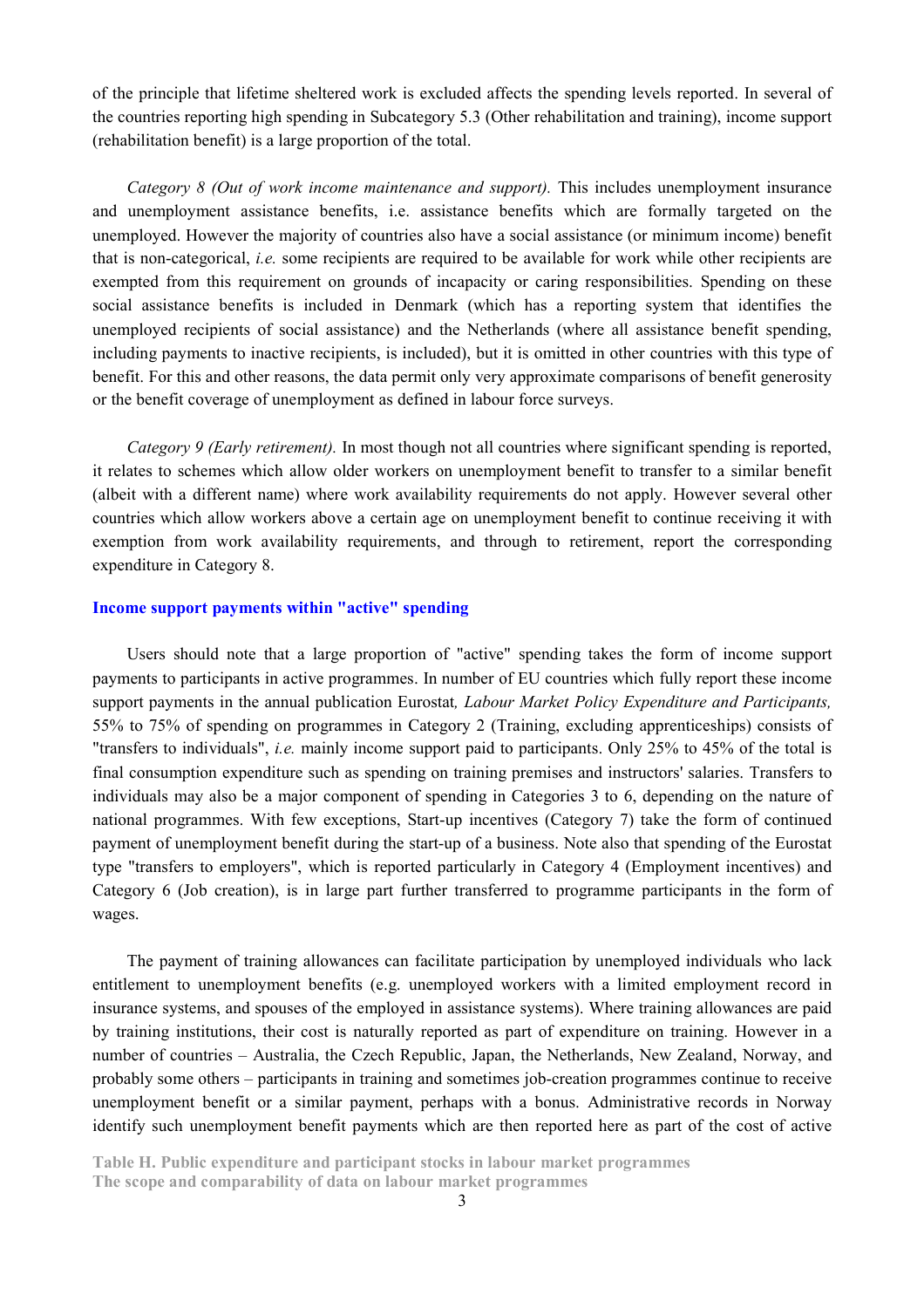programmes, but in other countries this is not done. Total active spending is fairly typically distributed across transfers to individuals, transfers to employers and transfer to service providers (final consumption expenditure) in ratio of about 40: 25: 35. In countries where most of the income support paid to participants in active programmes is counted in Category 8 (Out of work income maintenance and support), the reported "active" share in total labour market programme spending is sharply reduced. This factor limits the crosscountry comparability of "active" and "passive" spending aggregates.

The fact that different types of spending can be reported complicates issues of data comparability. Broad "activation", "reintegration" or "rehabilitation" programmes - which deliver counselling and jobsearch assistance, as well as training and similar services - are difficult to classify, but in some cases they are included in Categories 2 or 5. However in the Netherlands and the United Kingdom, the spending data refer to the cost of the services delivered but not the income support payments to participants (which appear in Category 8, or may be omitted in the case of disability benefits); in Denmark and Sweden the data refer to income support payments to participants but not the costs of the services (which are reported elsewhere, for example PES services appear in Category 1).

### **Other comparability issues**

*Programmes involving part-time participation. S*hort-duration labour market programmes, for example half-day job-search training seminars, are often included in Category 1: in this case, income support payments to programme participants are counted in Category 8, and the total for active programme participants reported in the table (the total across Categories 2 to 7) is not affected. However in a few cases Categories 2, 5 and perhaps others include programmes that involve participation for relatively few hours per week or per month. Such programmes although relatively inexpensive may involve a large number of participants and a large amount of income support paid to them, which is then reported in the relevant active programme category. Ideally, the part-time nature of participation should be taken into account – for example, statistics should be prorated, with participant numbers reported in full-time equivalent terms and the full-time equivalence factor applied also to income support payments - but this is not currently done.

*Further issues affecting reported expenditure*. In some countries (e.g. Denmark) net income support payments received by individuals are signficantly below the gross amounts reported, because the gross amounts are subject to deduction of income tax and/or social security contributions at rates similar to those applying to wages and salaries, while in other countries this is not the case. In some countries the main unemployment benefit is often supplemented by payments of social assistance benefit or housing benefit, and these supplements may or may not be included. Depending on national administrative arrangements, health and pension insurance contributions on behalf of unemployment benefit recipients may or may not be included. These factors will often influence spending reported for active as well as passive programmes.

*Other spending*. Coverage of spending by regional and local governments, and coverage of employment services such as employment-oriented personal counselling for social assistance beneficiaries, may be incomplete.

*Programme detail and documentation.* For EU countries, Eurostat *Labour Market Policy Qualitative Reports* provide a succinct description of most of the individual labour market programmes included in the data as of 2001, though not of all current programmes. For some other countries, qualitative information about the programmes for which data are reported can be found on websites in English or French. But for

**Table H. Public expenditure and participant stocks in labour market programmes The scope and comparability of data on labour market programmes**